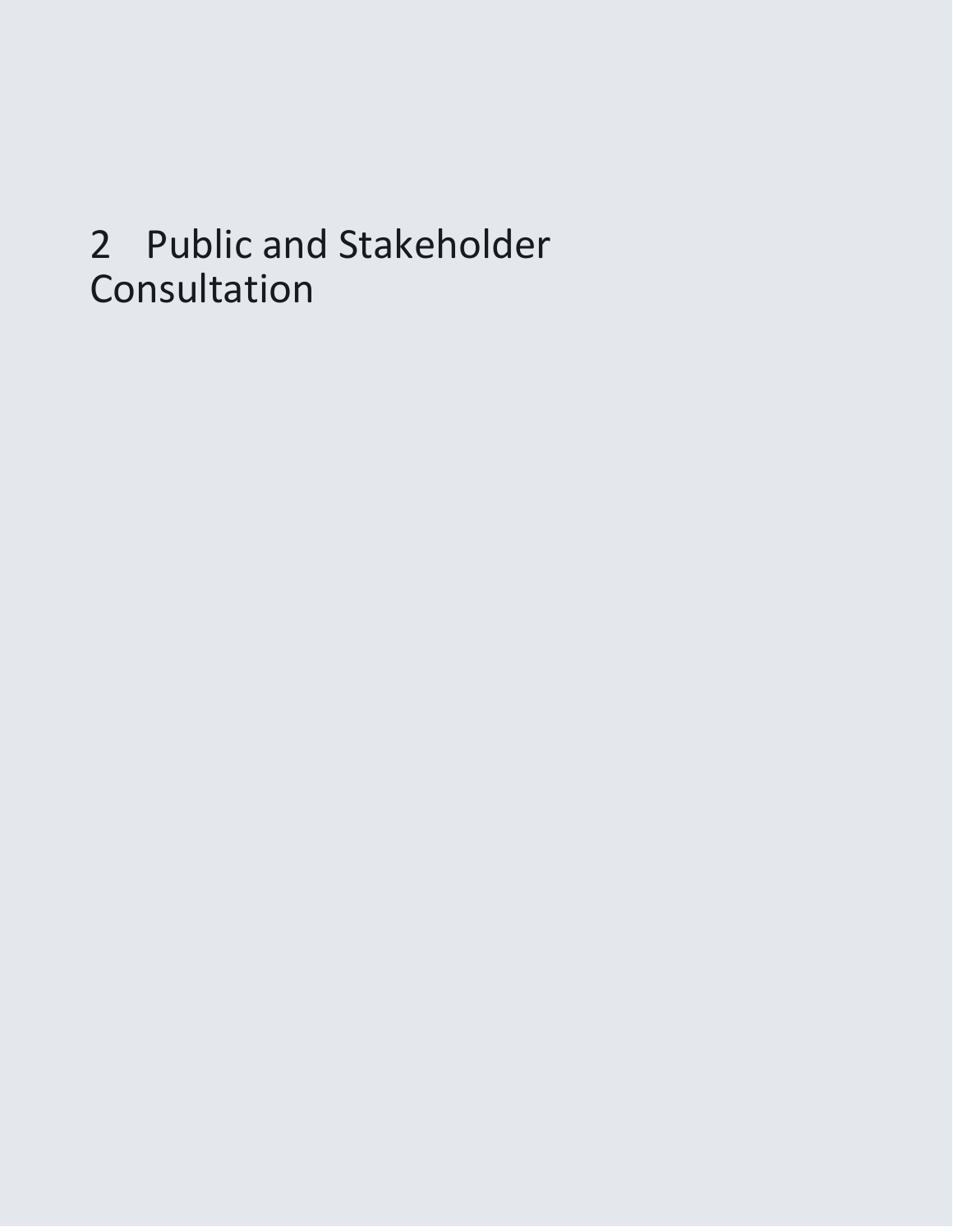# **Introduction**

2.1 The Public and Stakeholder Consultation Program undertaken to deliver the EA Study is outlined in this chapter of the ESR. The MCEA process provides a decision-making framework that enables the requirements of the EA Act to be met effectively. The Class EA process sets a framework that is flexible so that proponents can customize it to address the needs of each project. Public consultation and engagement have formed an integral component of the EA Study's development.

# **Public and Stakeholder Consultation Program**

- 2.2 A multi-faceted consultation approach was implemented throughout the EA Study targeting key stakeholders and the general public through complementary communication and promotion, as well as inclusive consultation activities.
- proponents, community organizations, etc.) were held with the Project Team throughout the 2.3 Three public meetings, three online questionnaires, and seven Stakeholder Advisory Group (SAG) meetings were held over the course of the study. Over 60 individual stakeholder meetings with specific organizations or groups (e.g., property owners, businesses, third-party proposal development of the EA Study. Outreach efforts were broad in nature and included: notices issued through a variety of channels (i.e., mail-drop, media releases, social media, e-updates to project mailing list), a regularly updated project web page, project videos, and an email and phone account providing for one-window communication opportunities between the public and the Project Team.

# **Three Rounds of Consultation**

- 2.4 The Project Team was committed to engaging stakeholders in a meaningful way that was transparent, inclusive, contemporary, and accountable. The EA Study included three rounds of public consultation, implemented in alignment with various phases of the study, to ensure multiple opportunities for participation.
- 2.5 [Table 2-1](#page-1-0) provides the general timeframe for each round of consultation and a summary of key consultation activities that were completed.

| <b>Study Phase</b>                                                                                                                                                                                                                     | <b>Consultation</b><br><b>Round</b>                  | <b>Consultation Activities</b>                                                                                                                                                       | <b>Purpose of Consultation</b>                                                                |
|----------------------------------------------------------------------------------------------------------------------------------------------------------------------------------------------------------------------------------------|------------------------------------------------------|--------------------------------------------------------------------------------------------------------------------------------------------------------------------------------------|-----------------------------------------------------------------------------------------------|
| Phase 1:<br>Winter 2018                                                                                                                                                                                                                |                                                      | Stakeholder Advisory Group<br>٠<br>Meeting #1                                                                                                                                        | Seek feedback on the Problem<br>& Opportunity Statement                                       |
| Round One<br>Phase 2:<br>Notice of Study<br>$\bullet$<br>Spring 2018-<br>Commencement<br><b>Fall 2019</b><br>$\bullet$<br>Meeting #2<br>Public Meeting #1<br>$\bullet$<br>$\bullet$<br>Project Video #1<br>٠<br>Round Two<br>$\bullet$ | Stakeholder Advisory Group<br>Project E-Blast #1, #2 | Round One introduced the<br>project to the public and<br>presented a long-list of street<br>design options and draft<br>evaluation criteria. Over 3,000<br>individuals were engaged. |                                                                                               |
|                                                                                                                                                                                                                                        |                                                      | Stakeholder Advisory Group<br>Meeting #3 and #4<br>Interim Report to IEC                                                                                                             | Round Two featured discussions<br>and feedback on the four<br>Alternative Solutions including |

## <span id="page-1-0"></span>**Table 2-1: Overview of Public Consultation by Round**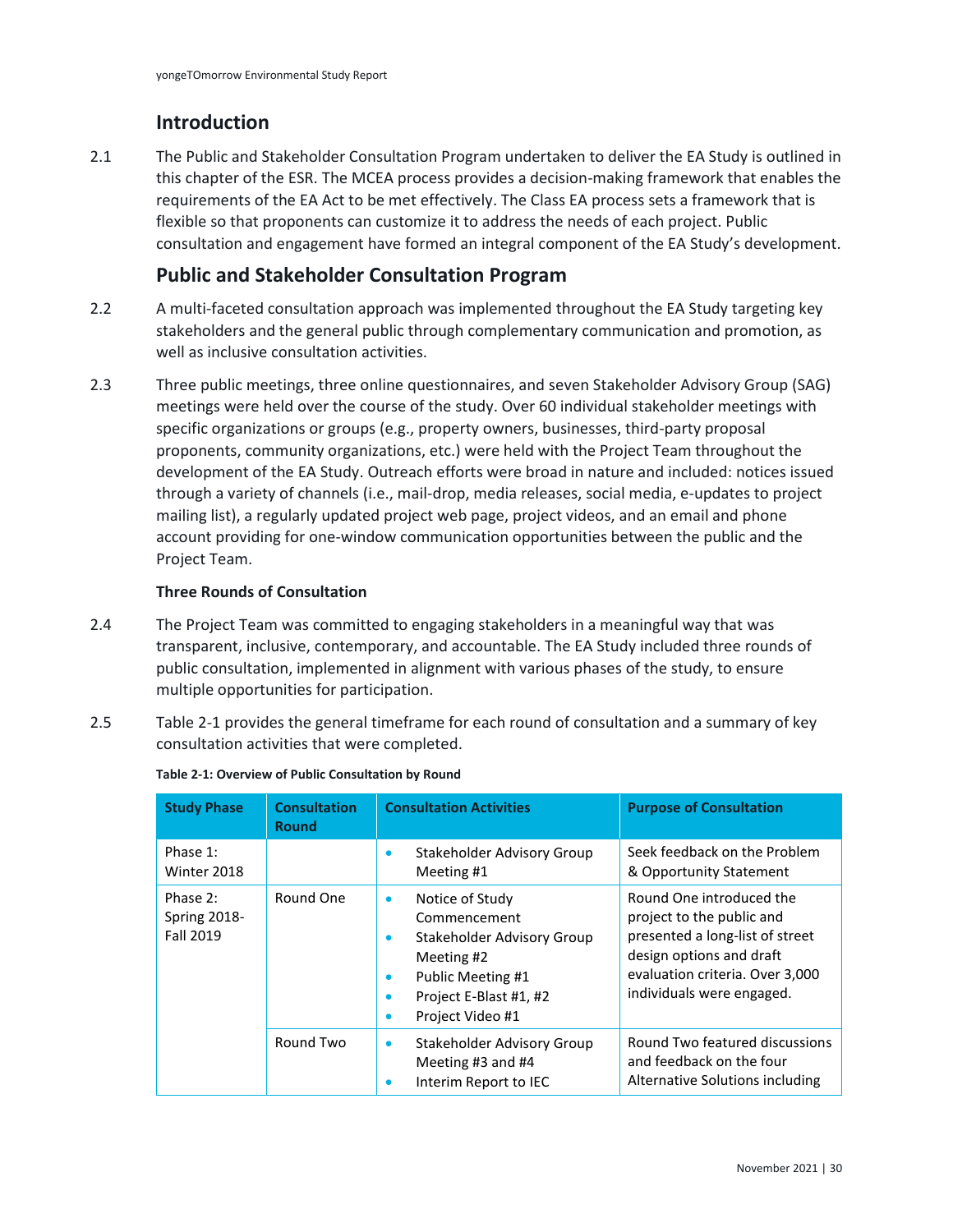| <b>Study Phase</b>            | <b>Consultation</b><br><b>Round</b> | <b>Consultation Activities</b>                                                                                                                                                                     | <b>Purpose of Consultation</b>                                                                                                                                                  |
|-------------------------------|-------------------------------------|----------------------------------------------------------------------------------------------------------------------------------------------------------------------------------------------------|---------------------------------------------------------------------------------------------------------------------------------------------------------------------------------|
|                               |                                     | Design Review Panel<br>۰<br>Presentation<br>Public Meeting #2<br>$\bullet$<br>Project E-Blast #3-#5<br>۰<br>Project Video #2<br>$\bullet$                                                          | an evaluation of the preliminary<br>preferred Alternative Solution.<br>Over 3,000 individuals were<br>engaged.                                                                  |
| Phase 3:<br>Winter<br>2019/20 | Round Three                         | Stakeholder Advisory Group<br>$\bullet$<br>Meeting #5 and #6<br>Design Review Panel<br>۰<br>Presentation<br>Public Meeting #3<br>$\bullet$<br>Project E-Blast #6-#12<br>۰<br>Project Video #3<br>۰ | Round Three featured<br>discussion and feedback on the<br>Recommended Design Concept<br>based on the preferred<br>Alternative Solution. Over 1,300<br>individuals were engaged. |
| Phase 4:<br>Winter<br>2020/21 | Round Three $-$<br>Part 2           | Stakeholder Advisory Group<br>$\bullet$<br>Meeting #7<br>Report to IEC and Council<br>۰                                                                                                            | Refinements to the<br>Recommended Design Concept<br>(thereafter referred to as the<br>Preferred Design Concept)<br>Final EA Report 30-day Public<br>Review                      |

# **Communications Activities**

# **Notice of Commencement**

 Commencement for the EA Study was issued on April 15, 2019. The Notice of Commencement 2.6 In accordance with the requirements for a Schedule C Municipal Class EA, a Notice of formally announced the project start-up, described the purpose of the study, and provided information on how to learn more and participate in the process.

# **Project Notifications**

- 2.7 Project notifications were used to inform members of the public, stakeholders, review agencies and Indigenous communities about upcoming consultation opportunities at key stages in the project. Notifications were provided through different mechanisms as requested by the specific stakeholders, mandated by the EA process, or determined by the Project Team and included:
	- Flyer distribution by Canada Post to addresses across the study area bound by King Street, University Avenue, Roxborough Drive and Jarvis Street (approximately 98,000 households and businesses received flyers as unaddressed ad-mail).
	- Social Media: Twitter (@CityofToronto, @TO\_Transport), Facebook (City of Toronto), Instagram (@CityofTO)
	- Advertisements in NOW Magazine
	- Emails to Stakeholder Advisory Group Members
	- E-updates to project contact list

# **Videos**

 2.8 Promotional videos were released for each round of consultation with a call-to-action encouraging participation in the study. Videos were shared on social media and the project web page.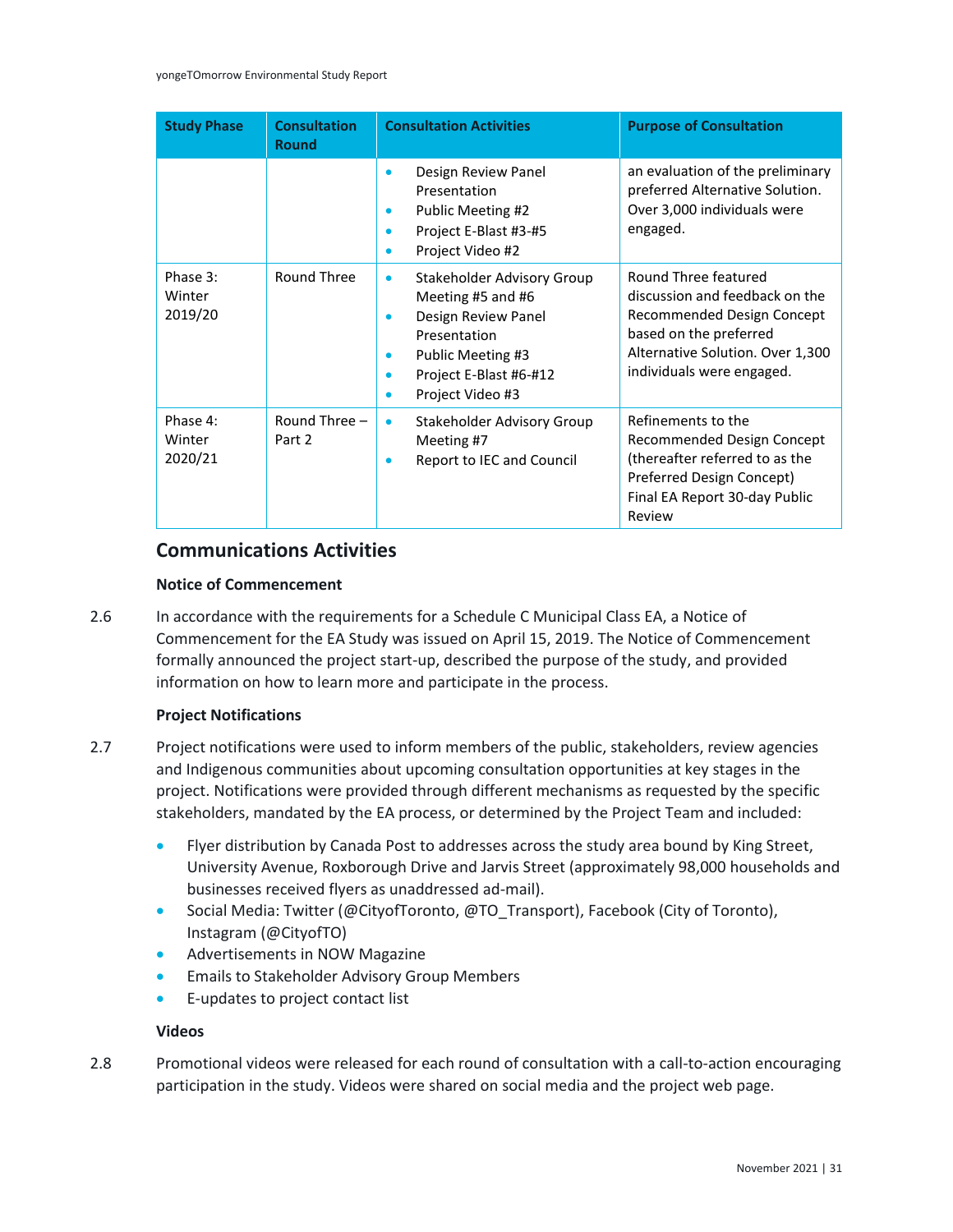2.9 Due to COVID-19 restrictions, an online briefing video was prepared and posted on the project web page prior to public meeting #3 to provide an additional format for participants to learn about the Recommended Design Concept.

## **Social Media**

2.10 Twitter, Instagram, and Facebook were used as promotional tools during the consultation process to increase awareness about the study and to encourage broad participation. Social media posts were used to advertise the public meetings and opportunities to participate online.

## **Posters, Postcard Distribution, Billboards, Street Decals**

 advertisements were also displayed at various roadside locations around the City of Toronto. 2.11 Prior to each public meeting, posters were placed in nearby community centres and libraries and postcards were distributed at local events, venues and through stakeholders. Billboard

## **Media Stories**

- 2.12 Media stories were published before each public consultation event to encourage participation from a broad audience. Media outlets which featured media stories on the study included:
	- BlogTO
	- Daily Hive
	- **Narcity**
	- Ryerson City Building Institute
	- Urban Toronto
	- Toronto Star
	- The Globe and Mail
	- **CBC Toronto**
	- TVO
	- Toronto Life
	- NewsTalk 1010
	- NOW Magazine (paid)

## **Project Web Page**

 initiation and was maintained on the City of Toronto's website. It served as a central portal for all 2.13 The yongeTOmorrow web page (toronto.ca/yongeTOmorrow) was launched at the time of project information and engagement activities for the EA Study. The web page included general information about the study, news and project updates, relevant documents and consultation resources, project videos, information about consultation events, opportunities to provide feedback, meeting and consultation reports, and contact information.

## **Project Email List**

2.14 Throughout the study, a project email list was maintained with approximately 676 subscribers. Those on the mailing list received notices of meetings and public consultation as well as study updates, as outlined i[n Table 2-2.](#page-4-0)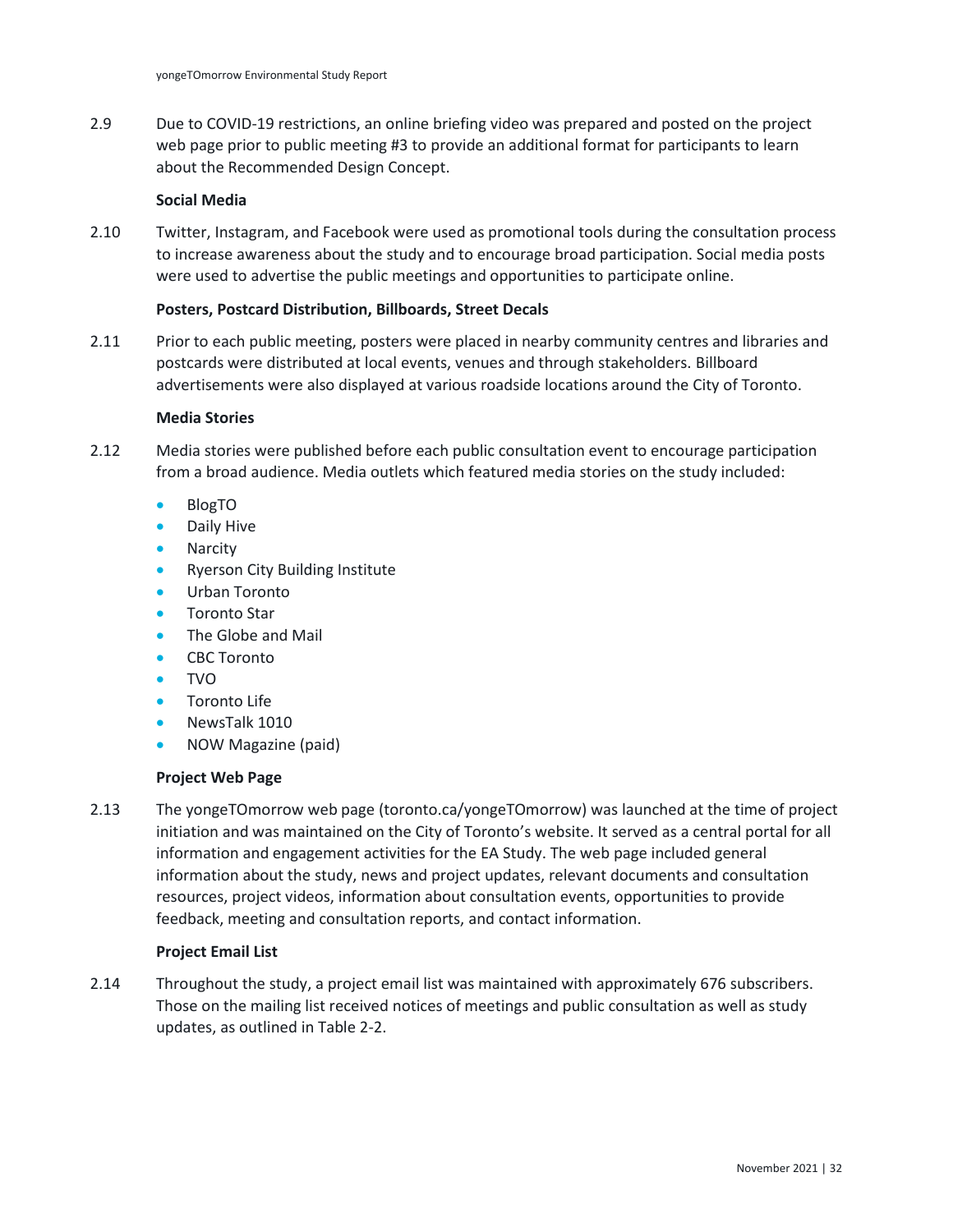| <b>Study Phase</b>                  | <b>Round</b>                                                                                                                                                                                                                    | <b>E-blast Number</b>                                                                                                                                                                           | <b>Transmission Dates</b>                                                                                    |
|-------------------------------------|---------------------------------------------------------------------------------------------------------------------------------------------------------------------------------------------------------------------------------|-------------------------------------------------------------------------------------------------------------------------------------------------------------------------------------------------|--------------------------------------------------------------------------------------------------------------|
| Phase 2: Spring<br>2018-Fall 2019   | Round One<br>NoC, PIC 1<br>٠<br>IEC (Oct 17)<br>٠                                                                                                                                                                               | Project E-Blast #1<br>٠<br>Project E-Blast #2<br>٠                                                                                                                                              | April 24, 2019<br>October 9, 2019                                                                            |
|                                     | Round Two<br>NoC, PIC 2<br><b>Business Drop-in</b><br><b>COVID Update</b>                                                                                                                                                       | Project E-Blast #3<br>٠<br>Project E-Blast #4<br>٠<br>Project E-Blast #5<br>٠                                                                                                                   | November 7, 2019<br>January 10, 2020<br>March 19, 2020                                                       |
| Phase 3: Winter<br>2020-Spring 2021 | Round Three<br>Public Event #3<br>۰<br>Event Reminder<br>٠<br>Questionnaire Reminder<br>+ Extension<br>R3 Summary Report + IEC<br><b>Report to Council</b><br>Letter from GM<br>۰<br><b>IEC</b> endorses<br>۰<br>Council adopts | Project E-Blast #6<br>$\bullet$<br>Project E-Blast #7<br>٠<br>Project E-Blast #8<br>۰<br>Project E-Blast #8<br>$\bullet$<br>Project E-Blast #9<br>$\bullet$<br>Project E-Blast #10<br>$\bullet$ | Sept 2, 2020<br>Sept 15, 2020<br>Sept 30, 2020<br>Dec 2, 2020<br>Dec 24, 2020<br>Jan 8, 2021<br>Jan 28, 2021 |
| <b>Phase 4: Fall 2021</b>           | Notice of Completion                                                                                                                                                                                                            | Project E-Blast #11<br>٠<br>Project E-Blast #12<br>٠                                                                                                                                            | Feb 11, 2021                                                                                                 |

#### <span id="page-4-0"></span>**Table 2-2: Overview of yongeTOmorrow E-blast List and Transmission Dates**

## **Project Launch Event**

2.15 A project launch event was held on May 3, 2019 at Yonge-Dundas Square to inform the public about the study and generate interest from a broad audience. The event included the viewing of Project Video #1, a performance by Unity Break Dancers, and remarks from Donald Corbiere from the City's Indigenous Affairs Office, local Councillor Kristyn Wong-Tam and Barbara Gray, the General Manager of Transportation Services. During the event, participants were encouraged to provide input by completing a questionnaire and speaking with Project Team members.

# **Notice of Completion**

 a Schedule C Municipal Class EA. The Notice of Completion constitutes the final mandatory point 2.16 At the end of Phase 4 of the EA Study, a Notice of Completion will be issued per the guidelines for of contact with the public, provides notice of the filing of the ESR and contains the date of the start of the 30-day public review period.

# **Consultation Activities**

2.17 The following consultation activities were implemented to ensure broad participation from key stakeholders and members of the public during each round of consultation.

## **Indigenous Engagement**

2.18 Given the Study Area and lack of impact to both natural features and archeological resources, the MECP did not identify need for separate notification to Indigenous Communities on the yongeTOmorrow Class EA. MECP also noted that nothing should prevent the City from reaching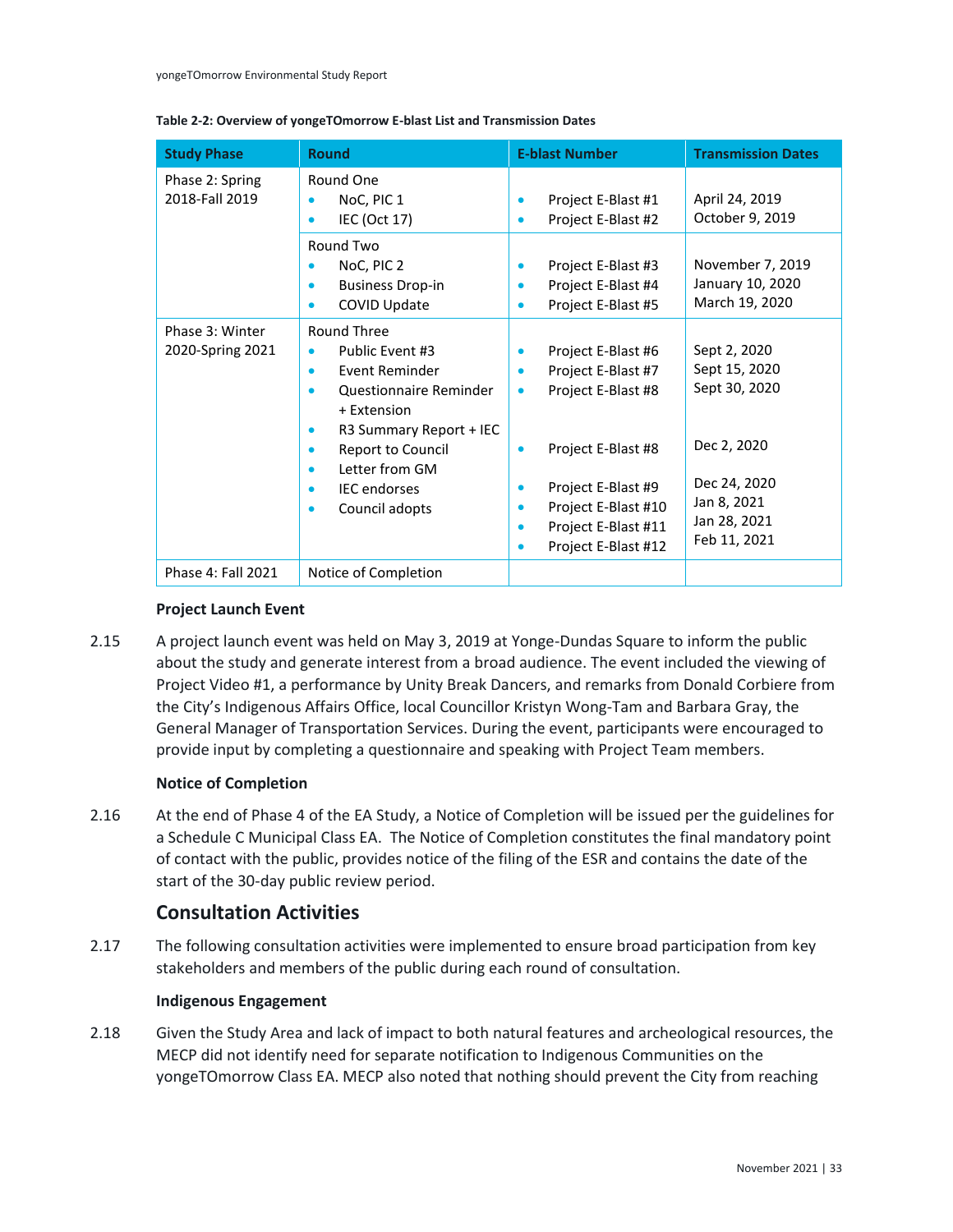out to Indigenous Communities with whom they have an established relationship or with whom they are seeking to develop a relationship to get their input and ideas associated with this EA Study.

- 2.19 The Mississaugas of the Credit First Nation (MCFN) were contacted by the Project Team at key milestones throughout the study process and given the downtown context, expressed a low level of concern with the project. The City of Toronto recognizes that the study area is within MCFN treaty land. A summary of Indigenous Engagement with MCFN is provided in [Table 2-3.](#page-5-0)
- feedback and advice on the study. Donald Corbiere from IAO participated in both the Project 2.20 The project team also reached out to the City of Toronto's Indigenous Affairs Office (IAO) for Launch and Stakeholder Advisory Group.

| <b>Study Phase</b>                                           | <b>Registered Mail</b> | <b>Email</b>                 | <b>Response</b> |
|--------------------------------------------------------------|------------------------|------------------------------|-----------------|
| Initial Contact: Notice of<br>Commencement & Public Event #1 | 04/26/2019             | 04/25/2019 and<br>04/29/2019 | 04/26/2019      |
| Notice of Public Event #2                                    | 11/07/2019             | 11/07/2019                   |                 |
| Notice of Public Event #3                                    | n/a                    | 10/09/2020                   |                 |

#### <span id="page-5-0"></span>**Table 2-3: Overview of Correspondence with Mississaugas of the Credit First Nation**

### **Stakeholder Advisory Group**

- Associations, research and advocacy groups, educational institutions, landowners, and other to the Project Team at key points during the study. The SAG comprised of representatives from 2.21 A Stakeholder Advisory Group (SAG) was formed at the outset of the study and included members from approximately 40 key interest groups including Business Improvement Areas, Resident stakeholders. The mandate of the SAG was to provide an ongoing forum for advice and guidance the following organizations:
	- Bridge Co. Foods, McDonald's on Yonge
	- BA Group (Independent Transportation Consultants to Cadillac Fairview, Great Eagle, Cresford, and St Michaels Hospital)
	- Bay Cloverhill Community Association
	- BentallGreenOak
	- Cadillac Fairview
	- Canada Post
	- **Canderel**
	- Church of the Holy Trinity
	- Church Wellesley Neighbourhood Association
	- Church Wellesley Village BIA
	- City of Toronto Indigenous Affairs Office
	- City of Toronto Senior's Forum
	- Cresford Developments
	- Cycle Toronto
- Downtown-Yonge BIA
- Elgin and Winter Garden Theatre Centre
- Greater Yorkville Residents Association
- Goodmans LLP legal consultant for Great Eagle Holdings and Chelsea redevelopments
- HNR Properties
- Margaret's House
- Massey Hall
- McGill Granby Village Residents Association
- Milkin Holdings Limited
- Mirvish Productions
- Ryerson City Building Institute
- Ryerson University, Facilities Management and Development
- St. Lawrence Market Neighbourhood BIA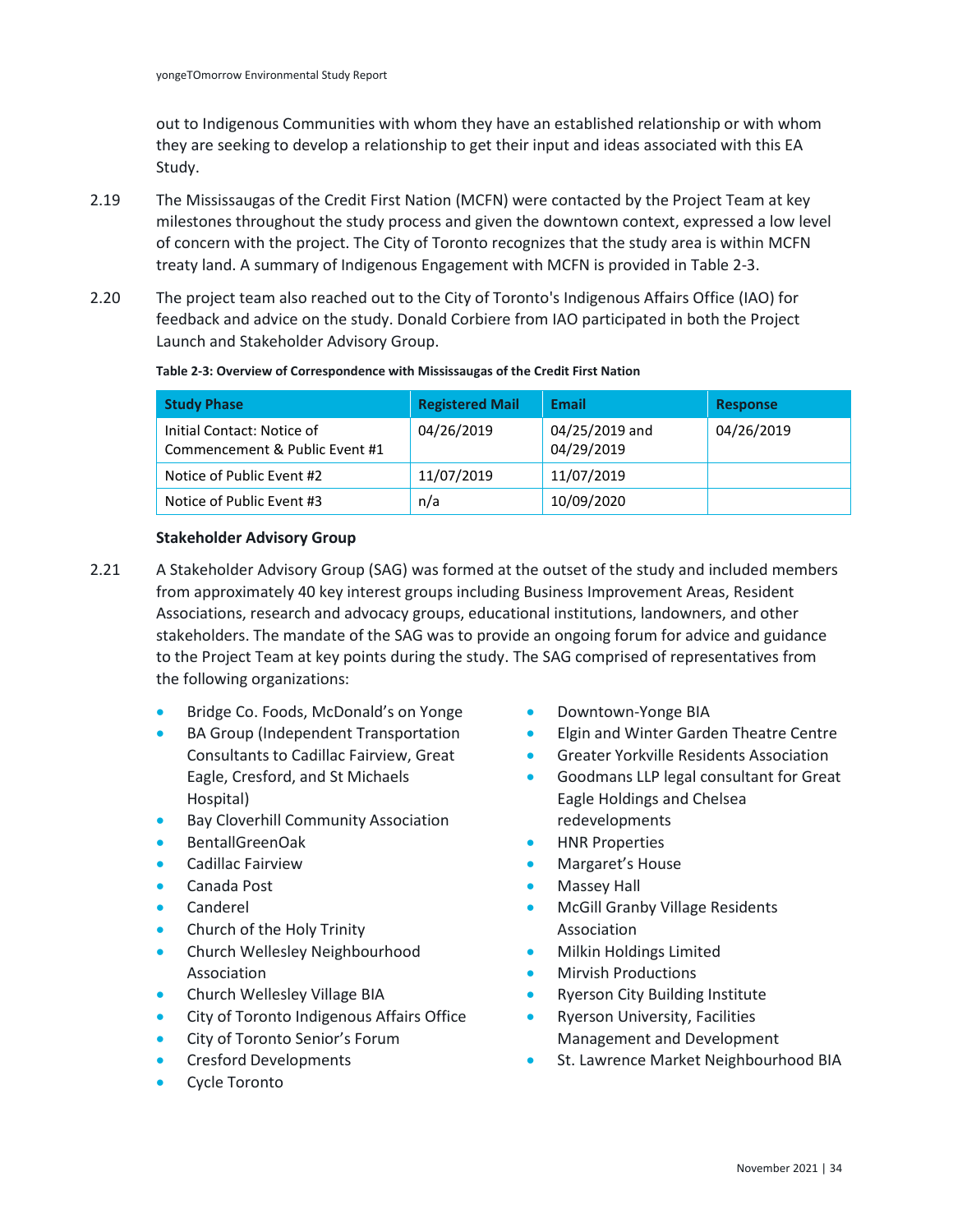- St. Lawrence Neighbourhood Association
- St. Michael's Cathedral Basilica and Cathedral Block Master Plan
- St. Michael's Choir School
- The David Suzuki Foundation
- Toronto Camera Centres Limited
- Toronto Financial District BIA
- Toronto Skateboarding Committee
- Toronto Youth Cabinet, City of Toronto
- Walk Toronto
- YMCA
- Yonge Suites / Firkin on Yonge
- Yonge-Dundas Square
- Councillor Kristyn Wong-Tam's Office
- 2.22 A total of seven SAG meetings were convened during the study, as summarized in the table below. Each meeting included a presentation by the Project Team and a facilitated discussion period. Handout materials and comment sheets were used to share information and capture feedback at each meeting.

| <b>Meeting No.</b> | <b>Meeting Date</b>   | <b>Purpose</b>                                                                                                                                                                                                                                                                                                                          |
|--------------------|-----------------------|-----------------------------------------------------------------------------------------------------------------------------------------------------------------------------------------------------------------------------------------------------------------------------------------------------------------------------------------|
| $\mathbf{1}$       | July 30, 2018         | Introduce the study purpose, process, and timelines.<br>Present preliminary vision, opportunity statement, and objectives, and<br>discuss Alternative Solutions and seek feedback.                                                                                                                                                      |
| 2                  | April 1, 2019         | Report on study progress, present draft long list of Alternative<br>Solutions and provide opportunities for questions and feedback.                                                                                                                                                                                                     |
| 3                  | July 18, 2019         | Report on study progress and Round One Consultation feedback.<br>Receive feedback on the evaluation criteria and recommendations of a<br>short list of Alternative Solutions.                                                                                                                                                           |
| 4                  | September 24,<br>2019 | Receive feedback on the application of street design options (short-<br>list) to different blocks of Yonge Street and the preliminary preferred<br>Alternative Design Concept.                                                                                                                                                          |
| 5                  | February 25,<br>2020  | Present and receive feedback to inform refinements to the emerging<br>preferred Alternative Design Concept.                                                                                                                                                                                                                             |
| 6                  | July 9, 2020          | Provide a project update in light of recent events and hear from<br>participants about the effects of the COVID-19 pandemic (i.e. physical<br>distancing requirements, economic support & recovery) and other<br>ongoing events and conversations (i.e. race & equity, crime prevention<br>& policing, mental & physical health needs). |
| 7                  | December 9,<br>2020   | Present refinements to the Recommended Design Concept (thereafter<br>referred to as the Preferred Design Concept) and provide an update<br>on the next steps for the study.                                                                                                                                                             |

**Table 2-4: Overview of Stakeholder Advisory Group Meetings** 

2.23 Summaries of each SAG meeting, including feedback provided by SAG members, can be found in Appendix A.

# **Public Meetings**

2.24 Public meetings were held during each round of consultation to obtain feedback on the work completed during each phase of the EA. The public meetings were designed to encourage broad participation through a variety of formats.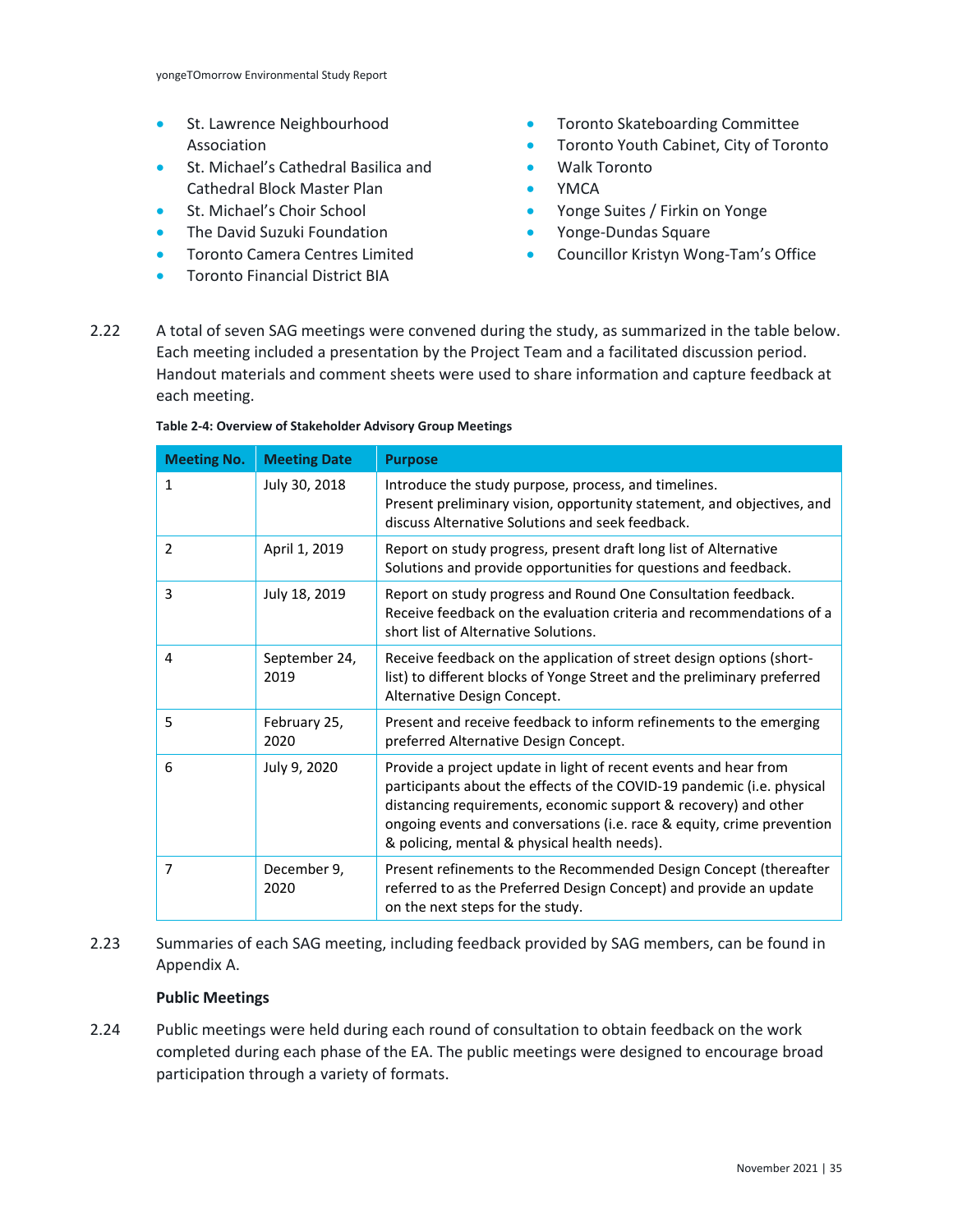- 2.25 The first two public meetings followed a similar drop-in format where members of the public were able to view display panels and handouts, have conversations with the Project Team, and share feedback by completing a questionnaire (available in print and online) and posting comments directly onto display panels.
- 2.26 The third public meeting was adapted due to COVID-19 restrictions and consisted of a virtual presentation followed by a question and answer period that was held online or by telephone. This was accompanied by an Online Information Package and Online Project Briefing which was made available on the project web page in advance of the event. In addition, printed information materials were also available at Central YMCA, 20 Grosvenor Street (September 3 to October 5, 2020). The table below outlines the timing, number of participants and purpose of each public meeting.

| <b>Meeting</b><br>No. | <b>Meeting Date</b>   | No. of<br><b>Participants</b> | <b>Purpose</b>                                                                                                                                                               |
|-----------------------|-----------------------|-------------------------------|------------------------------------------------------------------------------------------------------------------------------------------------------------------------------|
|                       | May 9, 2019           | 161                           | Introduce the study and provide a long list of<br>Alternative Solutions for consideration and<br>comment.                                                                    |
|                       | November 21,<br>2019  | 170                           | Present and seek feedback on a short list of<br>Alternative Solutions with an identified preliminary<br>preferred Alternative Solution for the re-design of<br>Yonge Street. |
| 3                     | September 16,<br>2020 | 206                           | Present and seek feedback on the Recommended<br>Design Concept for Yonge Street.                                                                                             |

## **Table 2-5: Overview of Public Meetings**

2.27 The proceedings from the public meetings held during each round of consultation are available in Appendix A.

# **Online Questionnaires**

2.28 Each round of consultation included an online questionnaire delivered via MetroQuest as a means to communicate project details and gather feedback on current and future priorities, street design options, and the Recommended Design Concept. Each questionnaire also included open-ended questions to allow participants to share additional feedback or comments. A total of 7,444 responses were received through this channel of communication.

# **Business Stakeholder Drop-In Event**

2.29 On January 14, 2020, the Project Team hosted a drop-in event for property/business owners and managers to present information on the short list of Alternative Solutions including the preliminary Preferred Alternative Solution for the yongeTOmorrow study, answer questions of clarification and seek feedback and advice. Approximately 47 people participated in the event.

# **Design Review Panel**

 The Project Team met with the DRP two times during the yongeTOmorrow study (November 7, 2.30 The Design Review Panel (DRP) is comprised of professional architects, landscape architects, urban designers and engineers who provide advice to city staff in matters that impact the public realm.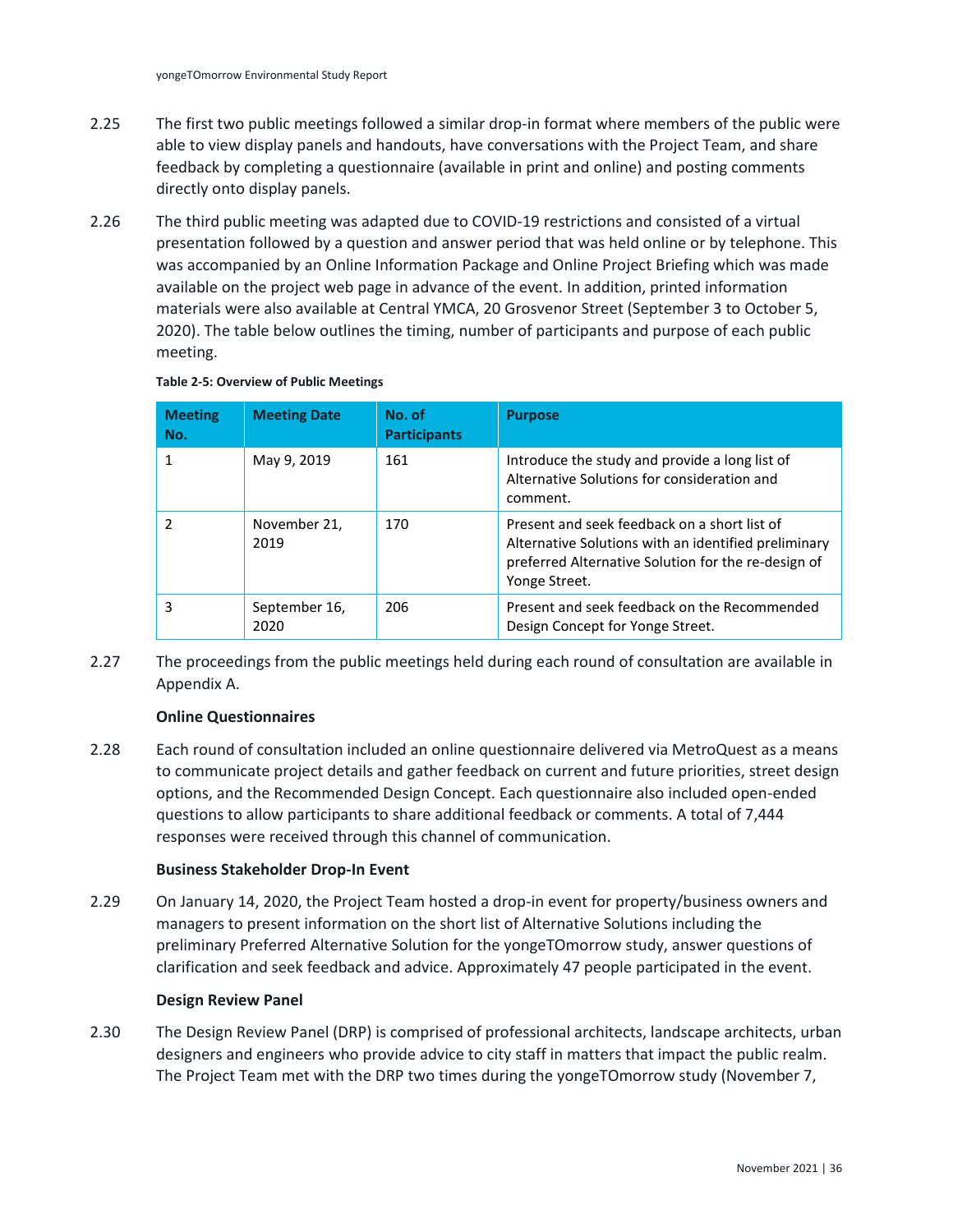2019, September 17, 2020) to seek their advice in developing the Alternative Design Concepts for the preliminary preferred Alternative Design Concept as well as how the Recommended Design Concept supports the Project Objectives.

## **Individual Stakeholder Meetings**

 ensure that there was a broad understanding of the Project Objectives of the EA Study, to obtain considered and to collaboratively resolve issues and concerns. The Project Team held over 60 2.31 Individual meetings with specific organizations or groups (e.g., property owners, businesses, community organizations, etc.) were held with the Project Team throughout the EA Study and were an important component of the consultation process. The goal of these meetings was to input on detailed components of the Alternatives Solutions and Alternative Design Concepts being meetings with stakeholders over the course of the study. A list of meetings with stakeholders is provided in the table below.

| <b>Consultation</b><br><b>Round</b> | <b>Stakeholder</b>                                                                    | <b>Meeting Date</b>                                                                                                                      |
|-------------------------------------|---------------------------------------------------------------------------------------|------------------------------------------------------------------------------------------------------------------------------------------|
| One                                 | Downtown Yonge Business Improvement<br>Area (BIA)                                     | July 26, 2018<br>September 19, 2018<br>September 28, 2018<br>November 15, 2018<br>December 6, 2018<br>January 22, 2019<br>March 26, 2019 |
| Two                                 | <b>CF Toronto Eaton Centre</b>                                                        | June 11, 2019<br>August 8, 2019<br>September 13, 2019                                                                                    |
|                                     | Cycle Toronto                                                                         | July 17, 2019<br>September 17, 2019<br>October 8, 2019                                                                                   |
|                                     | Downtown Yonge BIA                                                                    | September 11, 2019<br>September 28, 2019                                                                                                 |
|                                     | Open Streets Event                                                                    | September 15, 2019                                                                                                                       |
|                                     | <b>Toronto Skateboard Committee</b>                                                   | October 30, 2019                                                                                                                         |
|                                     | Downtown East Action Plan, Toronto Public<br>Health                                   | November 6, 2019                                                                                                                         |
|                                     | <b>Toronto Youth Cabinet</b>                                                          | November 14, 2019                                                                                                                        |
|                                     | Uber                                                                                  | November 14, 2019                                                                                                                        |
|                                     | Canada Post, Government Relations<br>Canada Post, Real Estate, Operations             | November 20, 2019<br>January 7, 2020                                                                                                     |
|                                     | Councillor Wong-Tam, CycleTO, WalkTO, 8-<br>80 Cities                                 | December 2, 2019                                                                                                                         |
|                                     | Yonge-Dundas Square Board Meeting<br>Follow up with YDS Board Treasurer, Mr.<br>Roach | December 5, 2019<br>January 15, 2020                                                                                                     |

**Table 2-6: List of Stakeholder Meetings During Each Round of Consultation**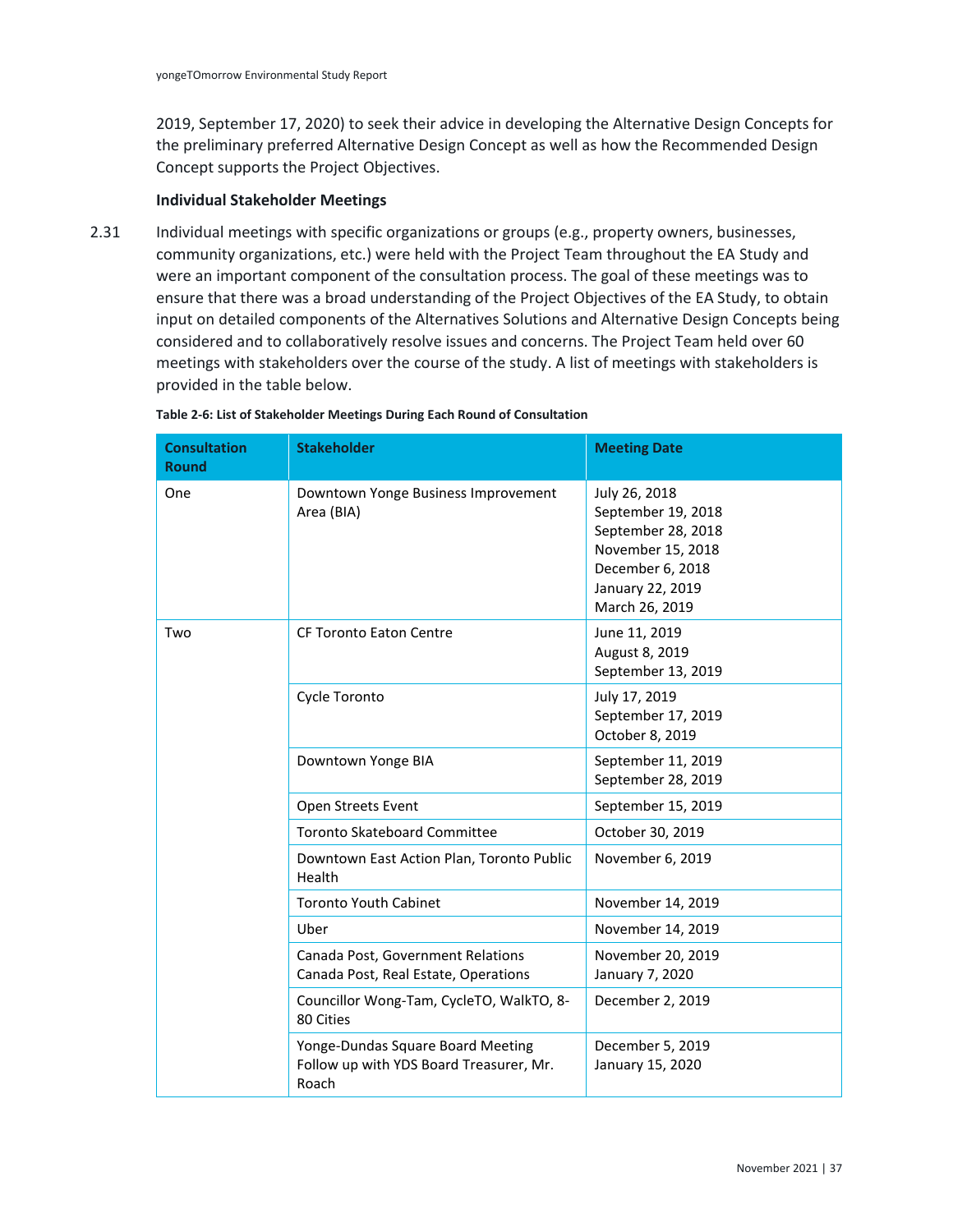### yongeTOmorrow Environmental Study Report

| <b>Consultation</b><br><b>Round</b> | <b>Stakeholder</b>                                                          | <b>Meeting Date</b>                                                                       |
|-------------------------------------|-----------------------------------------------------------------------------|-------------------------------------------------------------------------------------------|
|                                     | Yonge-Dundas Square                                                         | January 22, 2020                                                                          |
|                                     | Great Eagle, Chelsea Hotel re. 33 Gerrard<br><b>Street Development Site</b> | December 10, 2019                                                                         |
|                                     | Ryerson, Real Estate and<br>Facilities/Operations                           | January 6, 2020                                                                           |
|                                     | Bentall Green Oak, 10 Dundas Street East                                    | January 15, 2020                                                                          |
|                                     | Consulate of Sweden                                                         | January 27, 2020                                                                          |
|                                     | The Thornton-Smith Building, 340 Yonge<br>Street                            | January 27, 2020                                                                          |
|                                     | Salad King, 340 Yonge Street                                                | January 27, 2020                                                                          |
|                                     | HNR Development, 21 Dundas Square                                           | January 27, 2020                                                                          |
|                                     | Little Canada Attraction for 10 Dundas<br><b>Street East</b>                | January 28, 2020                                                                          |
| Three                               | The Lalani Group, 335 Yonge Street                                          | February 4, 2020<br>March 20, 2020<br>October 7, 2020                                     |
|                                     | Milkin, 7 Dundas Square                                                     | February 5, 2020                                                                          |
|                                     | Ed Mirvish Theater, 244 Victoria Street                                     | February 7, 2020                                                                          |
|                                     | Bridge Co. Foods, McDonald's on Yonge,<br>356 Yonge Street                  | February 10, 2020                                                                         |
|                                     | St. Michaels Hospital and BA Group                                          | February 19, 2020                                                                         |
|                                     | City Sightseeing Toronto                                                    | February 19, 2020                                                                         |
|                                     | Triovest, Atrium on Bay, 595 Bay Street                                     | March 4, 2020                                                                             |
|                                     | <b>CF Toronto Eaton Centre</b>                                              | March 6, 2020<br>October 29, 2020<br>February 9, 2021                                     |
|                                     | Cresford, Great Eagle, Chelsea Hotel, BA<br>Group, 363-391 Yonge Street     | March 20, 2020                                                                            |
|                                     | Downtown Yonge BIA                                                          | May 7, 2020<br>November 3, 2020<br>December 3, 2020<br>December 14, 2020<br>July 14, 2021 |
|                                     | Consortium Representatives, Sussex<br>Strategies, Branded Cities            | October 5, 2020                                                                           |
|                                     | Arron Barberian, Barberian Steakhouse, 7<br>Elm Street                      | October 8, 2020                                                                           |
|                                     | Great Eagle, Chelsea Hotel re. 33 Gerrard<br><b>Street Development Site</b> | July 16, 2020<br>October 14, 2020<br>October 23, 2020                                     |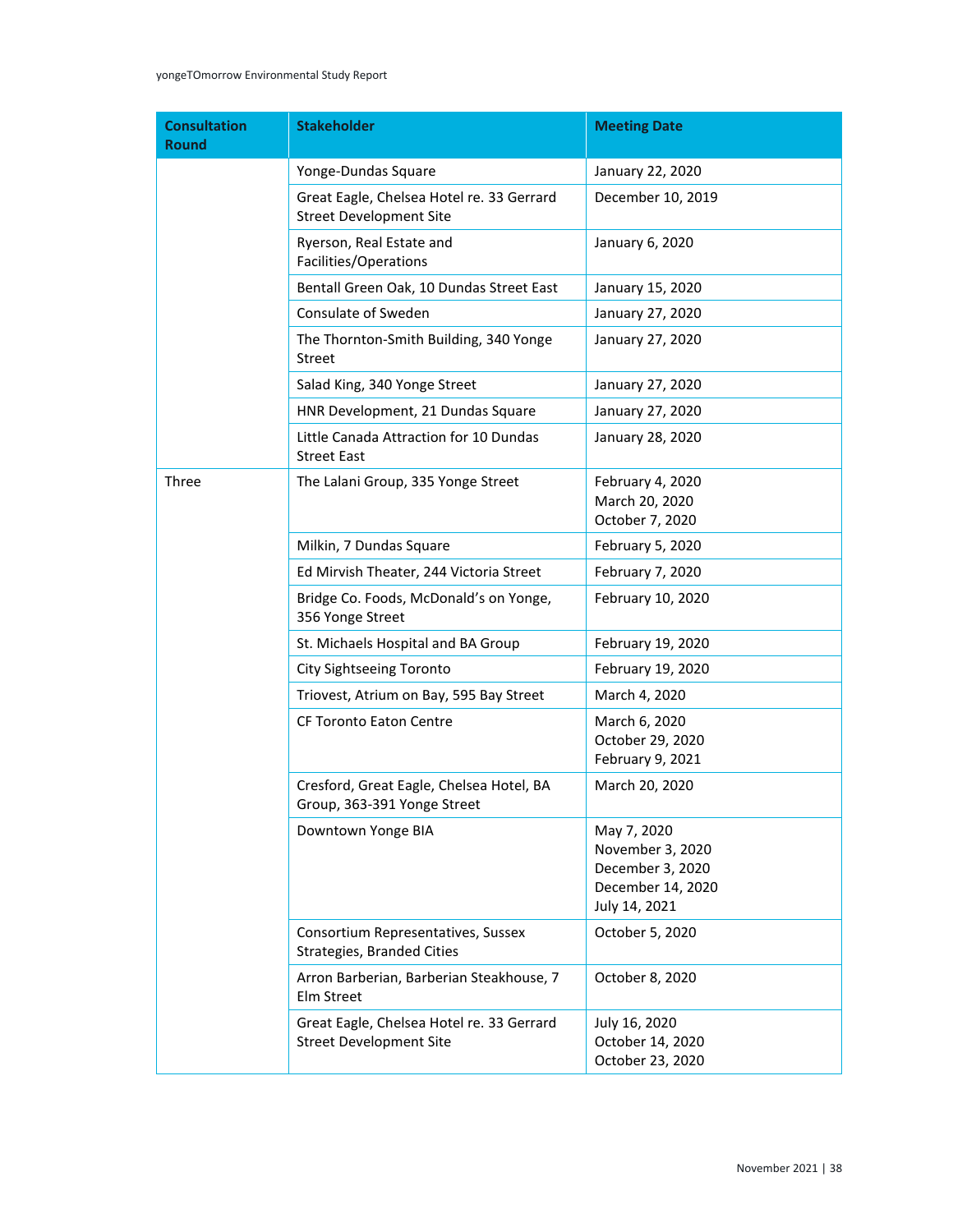| <b>Consultation</b><br><b>Round</b> | <b>Stakeholder</b>                                             | <b>Meeting Date</b> |
|-------------------------------------|----------------------------------------------------------------|---------------------|
|                                     | Development Application Public Meeting for<br>378 Yonge Street | November 30, 2020   |
|                                     | Development Application Public Meeting for<br>335 Yonge Street | December 1, 2020    |
|                                     | Astral Out-of-Home                                             | November 25, 2020   |
|                                     | Toronto Accessibility Advisory Committee<br>(TAAC)             | December 1, 2020    |
|                                     | TTC Advisory Committee on Accessibility<br>Transit (ACAT)      | December 21, 2020   |

# **Technical Advisory Committee**

- 2.32 A Technical Advisory Committee was formed consisting of representatives from various City of Toronto divisions and partner agencies with the purpose of providing review, comment, and advice throughout the EA process. The TAC met six times at key stages of the project, as outlined below. Representation on the TAC included:
	- Municipal Licensing & Standards
	- Office of Emergency Management
	- Shelter Support & Housing
	- Solid Waste Management
	- Toronto Community Housing
	- Toronto Fire Services
	- Toronto Paramedic Services
	- Toronto Parking Authority
	- Toronto Police Services
	- Toronto Public Health
	- Toronto Transit Commission
	- Toronto Water
	- Urban Forestry

#### **Table 2-7: Overview of Technical Advisory Committee Meetings**

| <b>Meeting No.</b> | <b>Meeting Date</b> | <b>Purpose</b>                                                                                                                                                           |
|--------------------|---------------------|--------------------------------------------------------------------------------------------------------------------------------------------------------------------------|
|                    | March 6, 2019       | Provide a project overview, present, and discuss existing<br>conditions, Alternative Solutions and the evaluation<br>framework, and opportunities for public engagement. |
|                    | August 15, 2019     | Present and discuss the evaluation of long list of<br>Alternative Solutions and emerging preferred Alternative<br>Solution.                                              |
| 3                  | September 16, 2019  | Presentation of emerging Alternatives Design Concepts,<br>further discussion on cycling options on University<br>Avenue.                                                 |
| 4                  | October 9, 2019     | Present a summary of feedback received during<br>Stakeholder Advisory Group meeting #4.                                                                                  |